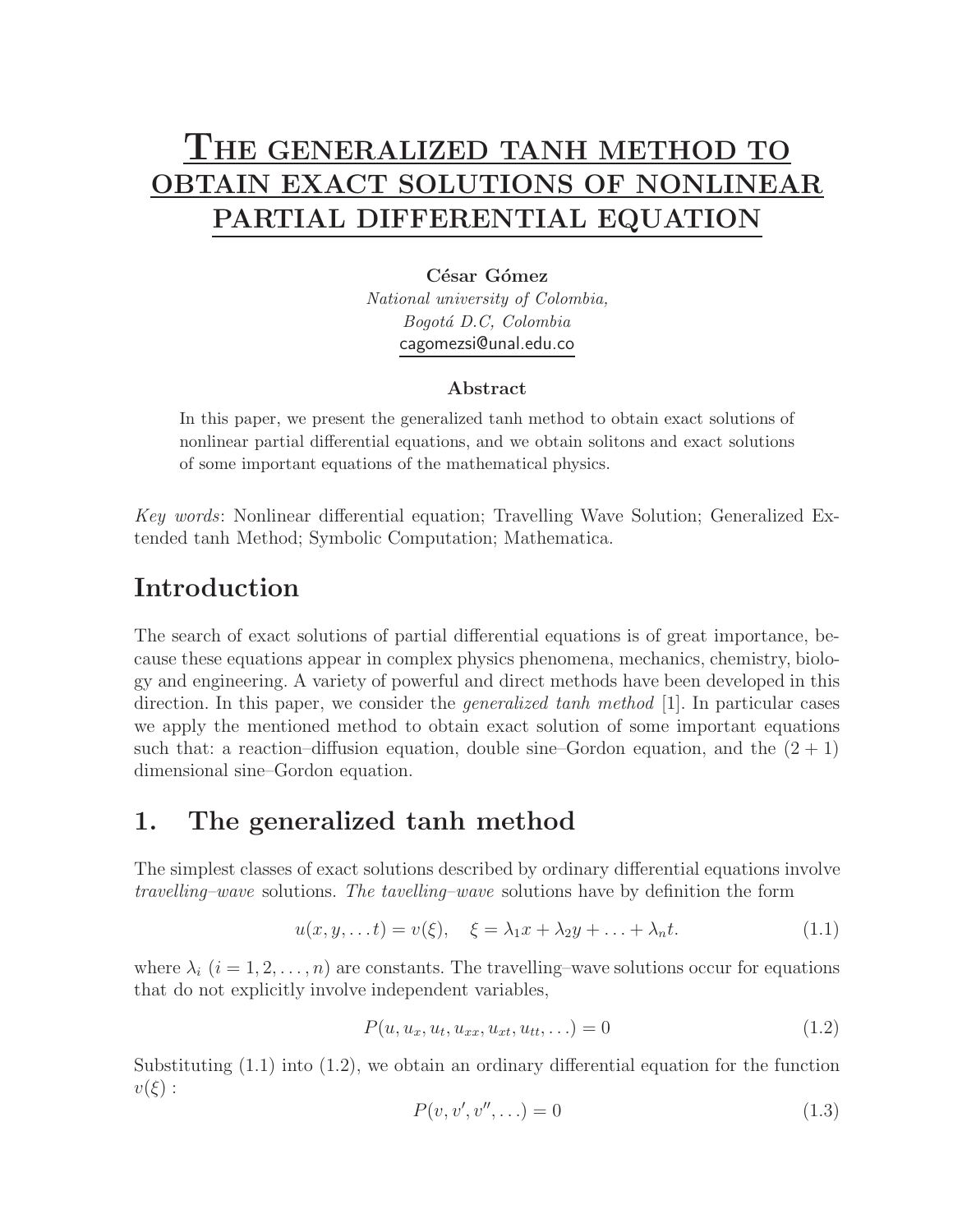The next crucial step is to introduce a new variable  $\phi = \phi(\xi)$  which is a solution of the Riccati equation

$$
\phi' = \phi^2 + k \tag{1.4}
$$

whose solutions are given by

$$
\phi(\xi) = \begin{cases}\n-\frac{1}{\xi}, & k = 0 \\
\sqrt{k} \tan(\sqrt{k}\xi - c) & k > 0 \\
-\sqrt{k} \cot(\sqrt{k}\xi - c) & k > 0 \\
-\sqrt{-k} \tanh(\sqrt{-k}\xi - c) & k < 0 \\
-\sqrt{-k} \coth(\sqrt{-k}\xi - c) & k < 0\n\end{cases}
$$
(1.5)

*The generalized tanh method* can be described as follows:

- Step 1. Introduce the transformation  $u = v(\xi)$  with  $\xi = x + \lambda t$ , or  $\xi = x + \gamma y + \lambda t$ , which transforms  $(1.2)$  into  $(1.3)$ .
- Step 2. We seek solutions of  $(1,3)$  in the form

$$
u(x,t) = v(\xi) = \sum_{i=0}^{m} a_i \phi^i,
$$
\n(1.6)

where  $\phi = \phi(\xi)$  is a solution of (1.4). The exponent m must be determined before the  $a_i$  can be computed. Substituting  $v(\xi)$  in (1.3) the coefficients of every power of  $\phi$  must vanish. In particular, the highest degree term must vanish. We obtain m.

- Step 3. To generate the system for the unknown coefficients  $a_i$  and parameters  $\lambda$ ,  $\gamma$ and k, substitute  $v(\xi)$  in (1.3) and use the relation (1.4).
- Step 4. The most difficult step of the method is to analyze and solve the algebraic system.
- Step 5. Substituting the solution from step 4 in  $v(\xi)$  and reversing step 1. We obtain the explicit solutions in the original variables.

#### **1.1. Exact solutions for the double sine-Gordon equation**

This is the equation

$$
u_{xt} = \sin u + \sin 2u. \tag{1.7}
$$

First introduce the transformations

$$
\sin u = \frac{V - V^{-1}}{2i}, \quad \sin 2u = \frac{V^2 - V^{-2}}{2i}, \quad V = e^{iu}, \tag{1.8}
$$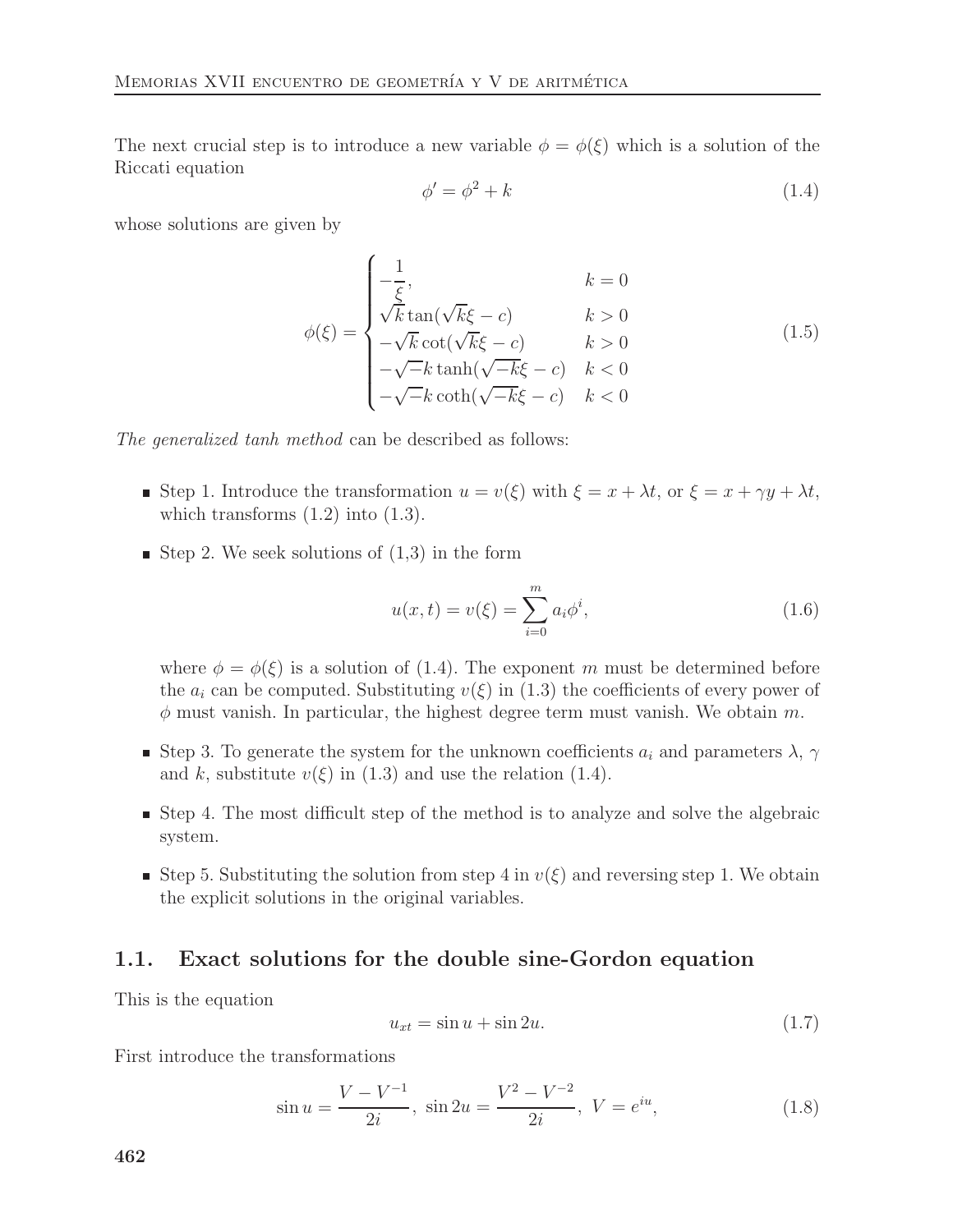after which we obtain the equation

$$
2V V_{xt} - 2V_x V_t - V^4 - V^3 + V + 1 = 0.
$$
\n(1.9)

The substitution  $V = v(\xi) = v(x + \lambda t)$  in (1,9) gives us the equation

$$
2\lambda vv'' - 2\lambda (v')^{2} - v^{4} - v^{3} + v + 1 = 0.
$$
\n(1.10)

We seek solution of (1.10) in the form

$$
v(\xi) = \sum_{i=0}^{m} a_i \phi^i,
$$
\n(1.11)

where  $\phi = \phi(\xi)$  is solution of (1.4). Substituting (1.11) and (1.4) into (1.10) and balancing  $v v''$  with  $v^4$  we obtain  $m = 1$ . Therefore

$$
v = a_0 + a_1 \varphi \tag{1.12}
$$

Substituting (1.12) and (1.4) into (1.10) and equaling the coefficients of  $\phi^{i}(i=0,1,...)$ to zero we get the system

$$
\begin{cases}\n1 + a_0 - a_3^0 - a_0^4 - 2k^2 \lambda a_1^2 = 0. \\
a_1 + 4a_0 a_1 \lambda k - 3a_0^2 a_1 - 4a_0^3 = 0. \\
-3a_0 a_1^2 - 6a_0^2 a_1^2 = 0. \\
4a_0 a_1 \lambda - a_1^3 - 4a_0 a_1^3 = 0. \\
2a_1^2 \lambda - a_1^4 = 0.\n\end{cases}
$$
\n(1.13)

We obtain the following solutions of  $(1.13)$ :

$$
a_0 = -\frac{1}{2}
$$
,  $\lambda = \frac{1}{2}a_1^2$ ,  $k = \frac{3}{4a_1^2}$ ,

where  $a_1 \neq 0$  is an arbitrary constant. Since  $k > 0$ , according to (1.5) we get

$$
u_1(x,t) = \arccos\left(\frac{5 + 3\cot^2\theta + 2\sqrt{3}\cot\theta}{4(1 + \sqrt{3}\cot\theta)}\right) \quad (k > 0)
$$

$$
u_2(x,t) = \arccos\left(\frac{5 - 2\sqrt{3}\tan\theta + 3\tan^2\theta}{4(-1 + \sqrt{3}\tan\theta)}\right) \quad (k > 0)
$$

$$
\theta = \sqrt{\frac{3}{4a_1^2}}\xi = \sqrt{\frac{3}{4a_1^2}}\left(x + \frac{a_1^2}{2}t\right).
$$

The solution  $u_1(x, t)$  is not considered in [1].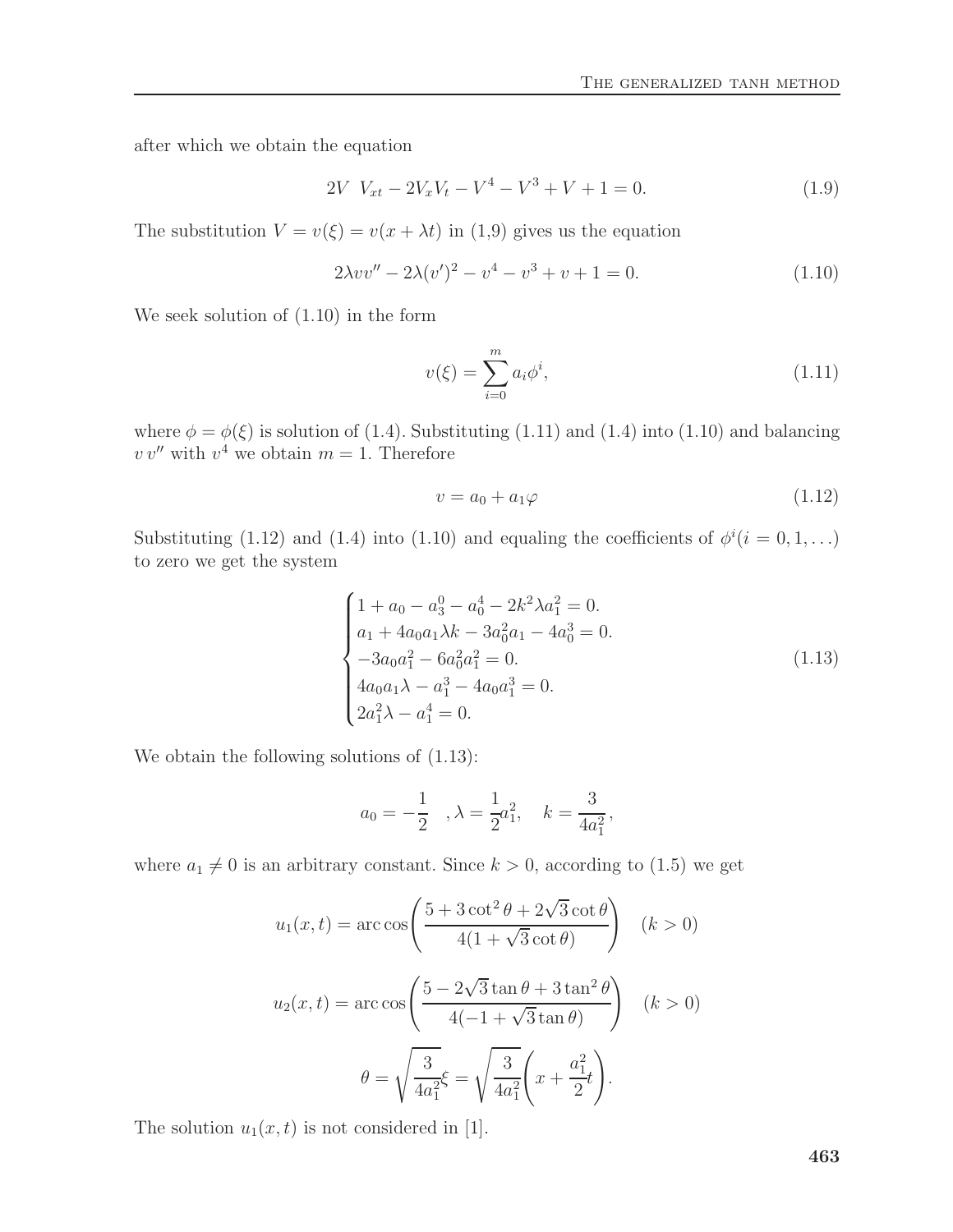### **1.2. Solutions for the (2+1)-dimensional sine-Gordon equation**

This is the equation

$$
u_{tt} - u_{xx} - u_{yy} + m^2 \operatorname{sen} u = 0. \tag{1.14}
$$

First we introduce the transformations

$$
V = e^{iu}, V(x, y, t) = v(\xi), \xi = x + \gamma y + \lambda t.
$$
 (1.15)

We get the required form

$$
2(\lambda^2 - \gamma^2 - 1)(vv'' + v'^2) + (v^3 - v) = 0.
$$
 (1.16)

Balancing  $vv'$  and  $v^3$  in (1,16), we obtain

$$
v = a_0 + a_1\phi + a_2\phi^2
$$

The algebraic system is

$$
\begin{cases}\n-(m^2a_0) + m^2a_0^3 + 2k^2a_1^2 + 2\gamma^2k^2a_1^2 - 2k^2\lambda^2a_1^2 - 4k^2a_0a_2 - 4\lambda^2k^2a_0a_1 + 4k^2\lambda^2a_0a_2 = 0 \\
-(m^2a_1) - 4ka_0a_1 - 4\lambda^2ka_0a_1 + 4k\lambda^2a_0a_1 + 3m^2a_0a_1 + 4k^2a_1a_2 + 4\gamma^2k^2a_1a_2 - 4k^2\lambda^2a_1a_2 = 0 \\
-4a_0a_1 - 4\gamma^2a_0a_1 + 4\lambda^2a_0a_1 + m^2a_1^3 - 4ka_1a_2 - 4\gamma^2ka_1a_2 + 4k\lambda^2a_1a_2 + 6m^2a_0a_1a_2 = 0 \\
3m^2a_0a_1^2 - m^2a_2 - 16ka_0a_2 - 16\gamma^2ka_0a_2 + 16k\lambda^2a_0a_2 + 3m^2a_0^2a_2 + 4k^2a_2^2 + 4\gamma^2k^2a_2^2 - 4k^2\lambda^2a_2^2 = 0 \\
-2a_1^2 - 2\gamma^2a_1^2 + 2\lambda^2a_1^2 - 12a_0a_2 - 12\gamma^2a_0a_2 + 12\lambda^2a_0a_2 + 3m^2a_1^2a_2 + 3m^2a_0a_2^2 = 0 \\
-8a_1a_2 - 8\gamma^2a_1a_2 + 8\lambda^2a_1a_2 + 3m^2a_1a_2^2 = 0 \\
-4a_2^2 - 4\gamma^2a_2^2 + 4\lambda^2a_2^2 + m^2a_2^3 = 0.\n\end{cases}
$$
\n(1.17)

We obtain the following solutions:

$$
u_1 = \arccos\left(\pm \frac{\tan^4(\sqrt{k}\theta) + 1}{2\tan^2(\sqrt{k}\theta)}\right) \quad (k > 0)
$$

$$
u_2 = \arccos\left(\pm \frac{\tanh^4(\sqrt{-k}\theta) + 1}{2\tanh^2(\sqrt{-k}\theta)}\right) \quad (k < 0)
$$

$$
u_3 = \arccos\left(\frac{1}{2}(a_0 - ka_2\tanh^2(\sqrt{-k}\theta)) + \frac{1}{a_0 - ka_2\tanh^2(\sqrt{-k}\theta)}\right) \quad (k < 0)
$$

where  $\theta = x + \lambda t \mp \frac{1}{2}y$  $\sqrt{-4 \pm \frac{m^2}{k} + 4\lambda^2}$  and  $a_0, a_2$  are constans.

Solution  $u_3$  is not considered in [1] and  $u_1$  and  $u_2$  have some different form from those that are given in [1].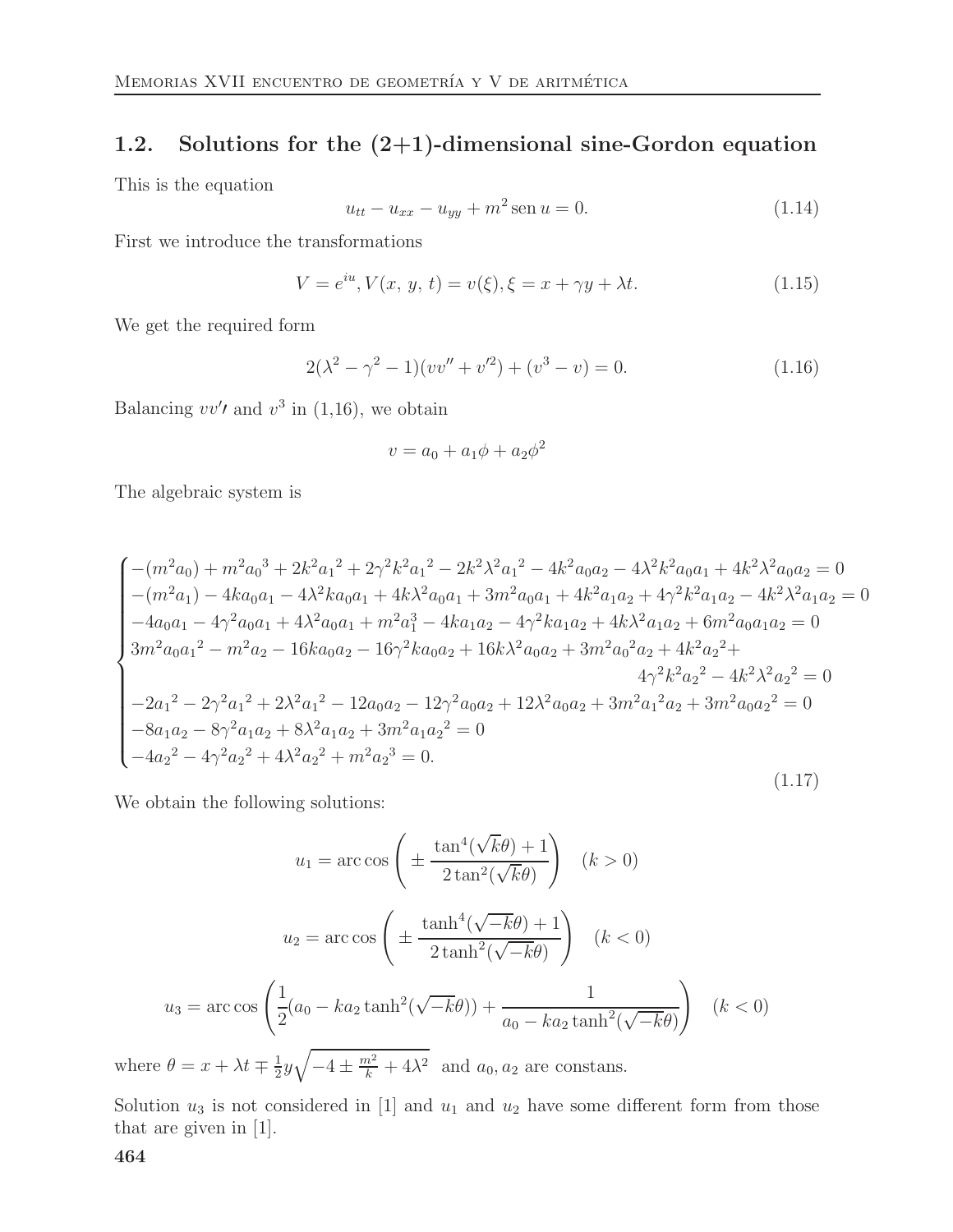### **1.3. The Dodd-Bullough-Mikhailov equation**

This is the equation

$$
u_{xt} + pe^u + qe^{-2u} = 0.
$$
\n(1.18)

From the transformation  $u = \ln V$ ,  $V = v(\xi)$  and  $\xi = x + \lambda t$ , we get the equation

$$
\lambda vv'' - \lambda(v)^2 + pv^3 + q = 0.
$$
 (1.19)

Balancing  $vv''$  and  $v^3$ , we obtain

$$
v = a_0 + a_1\phi + a_2\phi^2
$$

The algebraic system is

$$
\begin{cases}\n q + p a_0^3 - k^2 \lambda a_1^2 + 2k^2 \lambda a_0 a_2 = 0 \\
2k \lambda a_0 a_1 + 3p a_0^2 a_1 - 2k^2 \lambda a_1 a_2 = 0 \\
2\lambda a_0 a_1 + p a_1^3 + 2k \lambda a_1 a_2 + 6p a_0 a_1 a_2 = 0 \\
3p a_0 a_1^2 + 8k \lambda a_0 a_2 + 3p a_0^2 a_2 - 2k^2 \lambda a_2^2 = 0 \\
\lambda a_1^2 + 6\lambda a_0 a_2 + 3p a_1^2 a_2 + 3p a_0 a_2^2 = 0 \\
4\lambda a_1 a_2 + 3p a_1 a_2^2 = 0 \\
2\lambda a_2 + p a_2^3 = 0.\n\end{cases}
$$
\n(1.20)

The solutions are given by:

$$
u_1 = \ln\left(\frac{q^{\frac{1}{3}}(1+3\cot^2\sqrt{k}\theta)}{2p^{\frac{1}{3}}}\right) \quad (k > 0)
$$

$$
u_2 = \ln\left(\frac{q^{\frac{1}{3}}(1+3\tan^2\sqrt{k}\theta)}{2p^{\frac{1}{3}}}\right) \quad (k > 0)
$$

$$
u_3 = \ln\left(\frac{q^{\frac{1}{3}}(1-3\coth^2\sqrt{-k}\theta)}{2p^{\frac{1}{3}}}\right) \quad (k < 0)
$$

$$
u_4 = \ln\left(\frac{q^{\frac{1}{3}}(1-3\tanh^2\sqrt{-k}\theta)}{2p^{\frac{1}{3}}}\right) \quad (k < 0)
$$

where  $\theta = x - \frac{3p^{\frac{2}{3}}q^{\frac{1}{3}}}{4k}$ . These solutions are different from the ones that are considered in [1].

### **1.4. The reaction-diffusion equation**

Consider the reaction-diffusion equation (see [2])

$$
u_{tt} + \alpha u_{xx} + \beta u + \gamma u^3 = 0.
$$
\n(1.21)